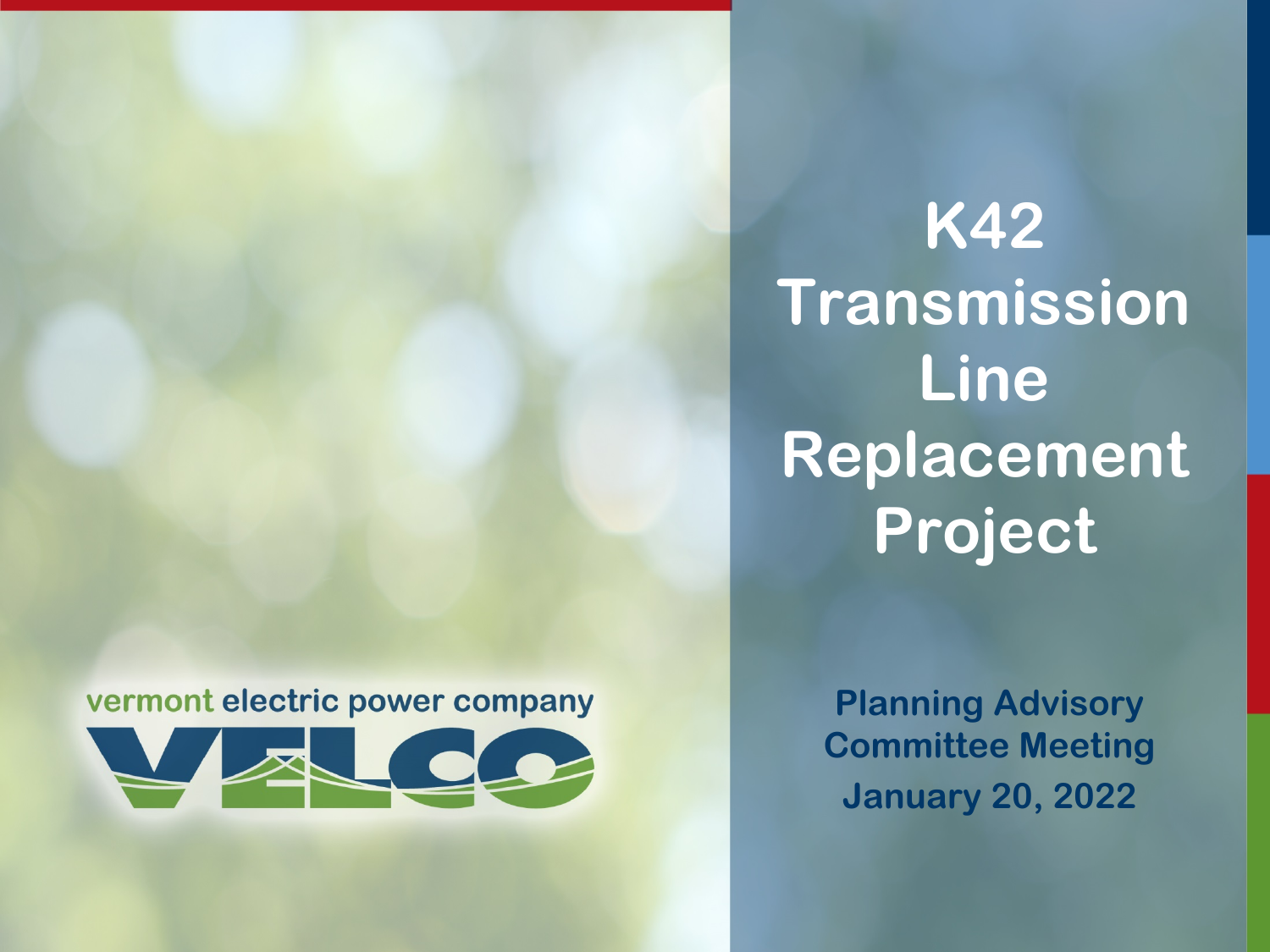# **K42 Line Overview**

- Constructed in 1958; majority of 212 structures are original build
- 115 kV wood H-frame line from Highgate to Highgate Converter Tap to St Albans Tap to Georgia (16.6 miles)
- Main transmission path for HVDC Converter and wind generation toward load center (Burlington)
- Significant wetlands, crop farming, and long access routes drive need for substantial matting



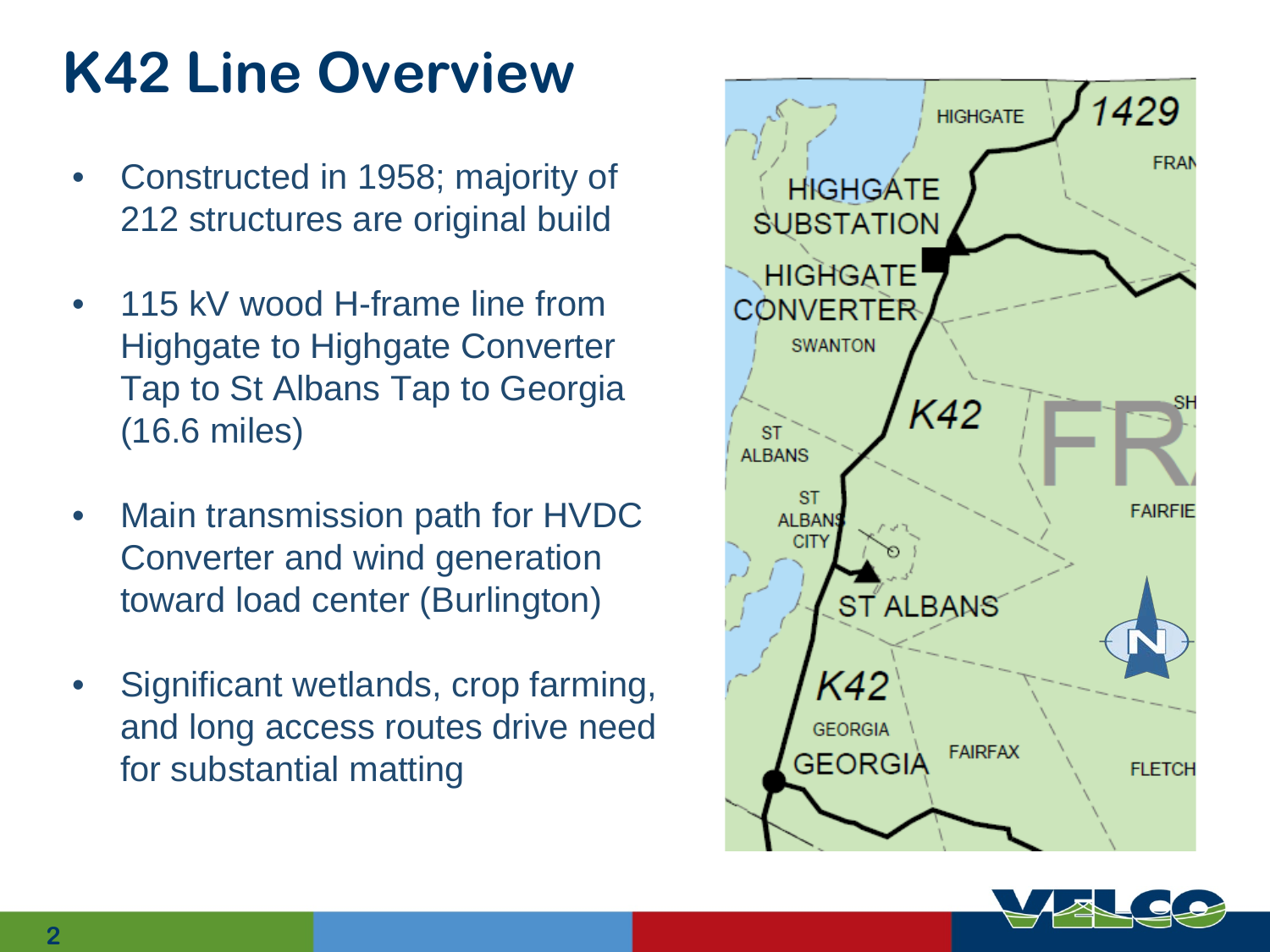## **Background**

- Asset condition presentation on Sept 22, 2020 https://www.iso-ne.com/static[assets/documents/2021/09/a7\\_k42\\_line\\_refurbishment\\_project.pdf](https://www.iso-ne.com/static-assets/documents/2021/09/a7_k42_line_refurbishment_project.pdf)
- About 70% of the structures need replacement
- Solutions
	- Typical structure-by-structure replacement approach
		- About 30 line outages (full day outage)
			- Highgate and local wind generators shut down
			- Local and regional reliability concerns
	- Preferred: Build a replacement line with the existing line energized, then dismantle the old line
		- What conductor size?
- This presentation
	- Review loss savings analysis for the larger conductor option

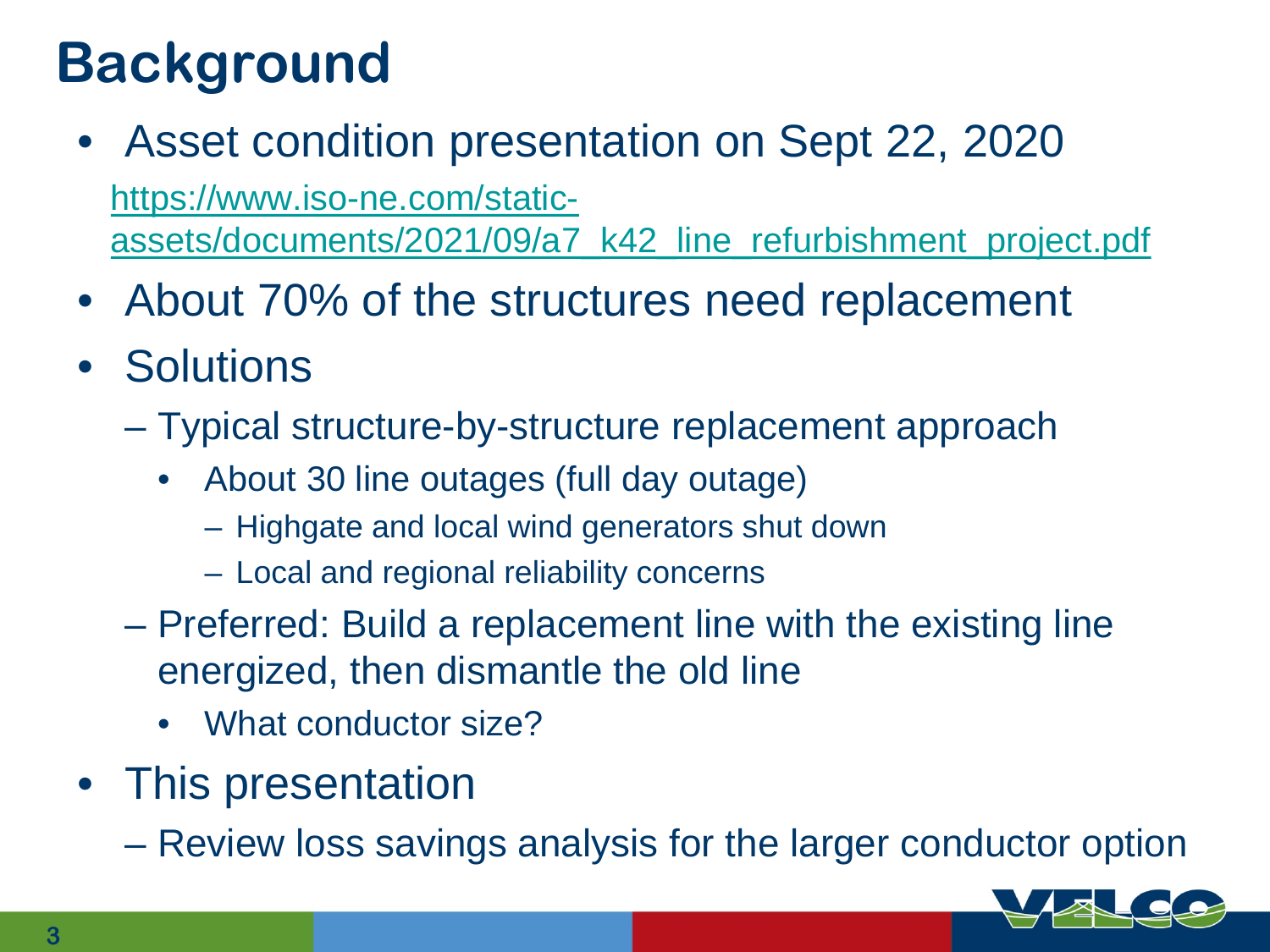## **Line rebuild options**

| <b>Options</b>   | Resistance                                                         | <b>System</b><br>strength | Cost<br>$(+/- 25%)$ | <b>Decision</b>        |
|------------------|--------------------------------------------------------------------|---------------------------|---------------------|------------------------|
| Single 1351 ACSS | <b>Standard conductor</b>                                          | No change                 | \$42.59M            | <b>Base</b>            |
| Single 2515 ACSR | Resistance 45% lower<br>Reactance 12% lower<br>Charging 13% higher | <b>Minor</b><br>change    | \$48.98M            | <b>Reject</b>          |
| Double 1272 ACSR | Resistance 50% lower<br>Reactance 33% lower<br>Charging 45% higher | Noticeably<br>better      | \$48.99M            | Investigate<br>further |

• Loss reduction from double-bundle 1272 ACSR design

- 50% reduction of annual historical losses is 11,762 MWh (SCADA info)
- Reduction in system losses is higher at 14,068 MWh (PSSE simulations)

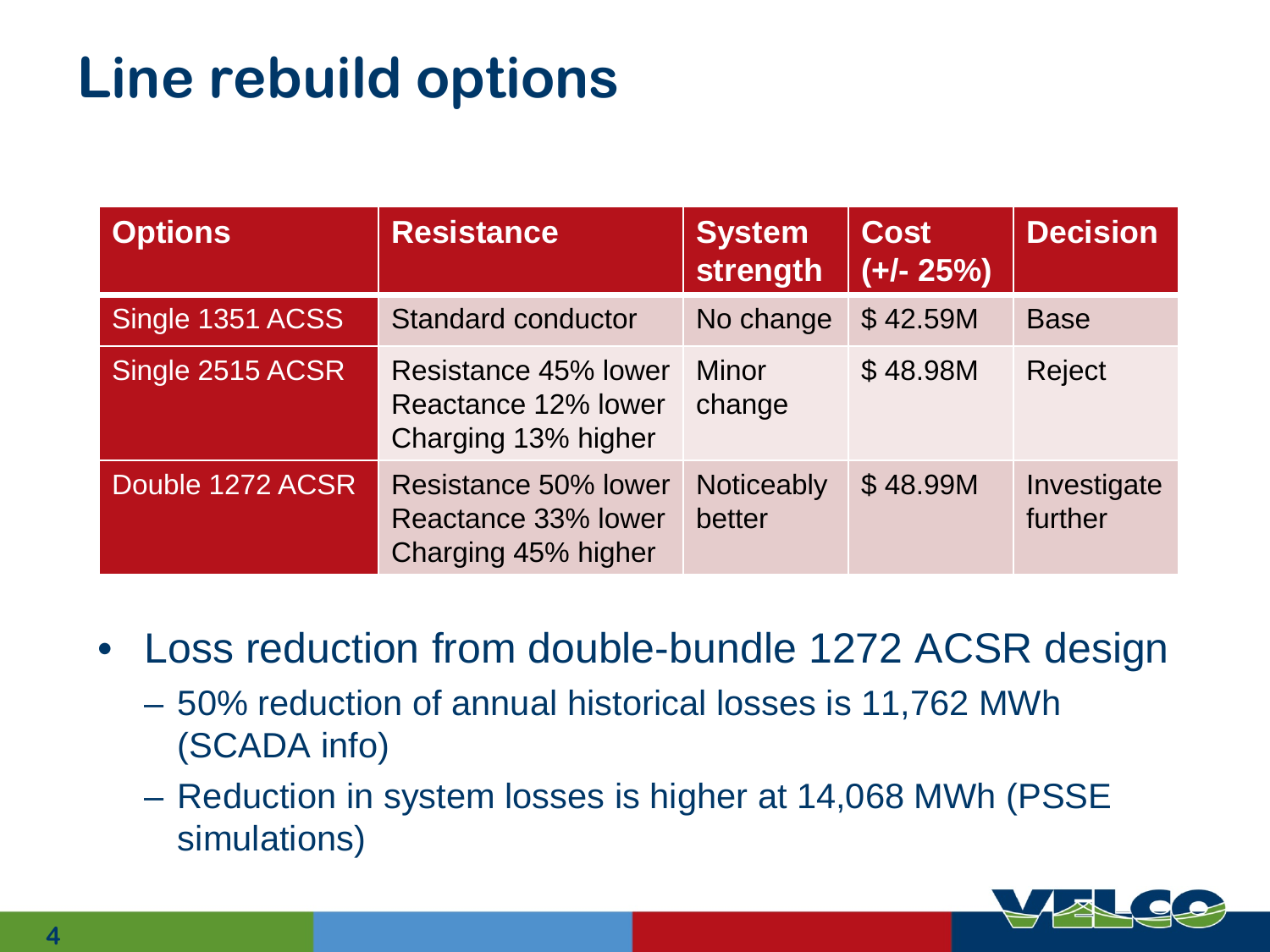## **Cost-effectiveness test: Utilized Energy Efficiency evaluation approach**

• EE total-cost evaluation approach is well-established

| <b>Load reduction</b><br>method | <b>Location</b>     | <b>Valuation</b><br>rates | Performance<br>timing          | <b>Measure life</b> |
|---------------------------------|---------------------|---------------------------|--------------------------------|---------------------|
| <b>Energy efficiency</b>        | <b>Distribution</b> | <b>Retail</b>             | When the<br>appliance is on    | Average<br>10 years |
| <b>Loss reduction</b>           | <b>PTF</b>          | Wholesale                 | When the line is<br>in service | Many decades        |

- Incremental cost of \$6.39M
- Annual revenue requirement of \$922K
- Benefit-to-cost ratio needs to be greater than 1
- Benefit valuation rates based on AESC\* report used in state total resource cost evaluations

\* Avoided Energy Supply Component

https://www.synapse-energy.com/sites/default/files/AESC%202021\_20-068.pdf

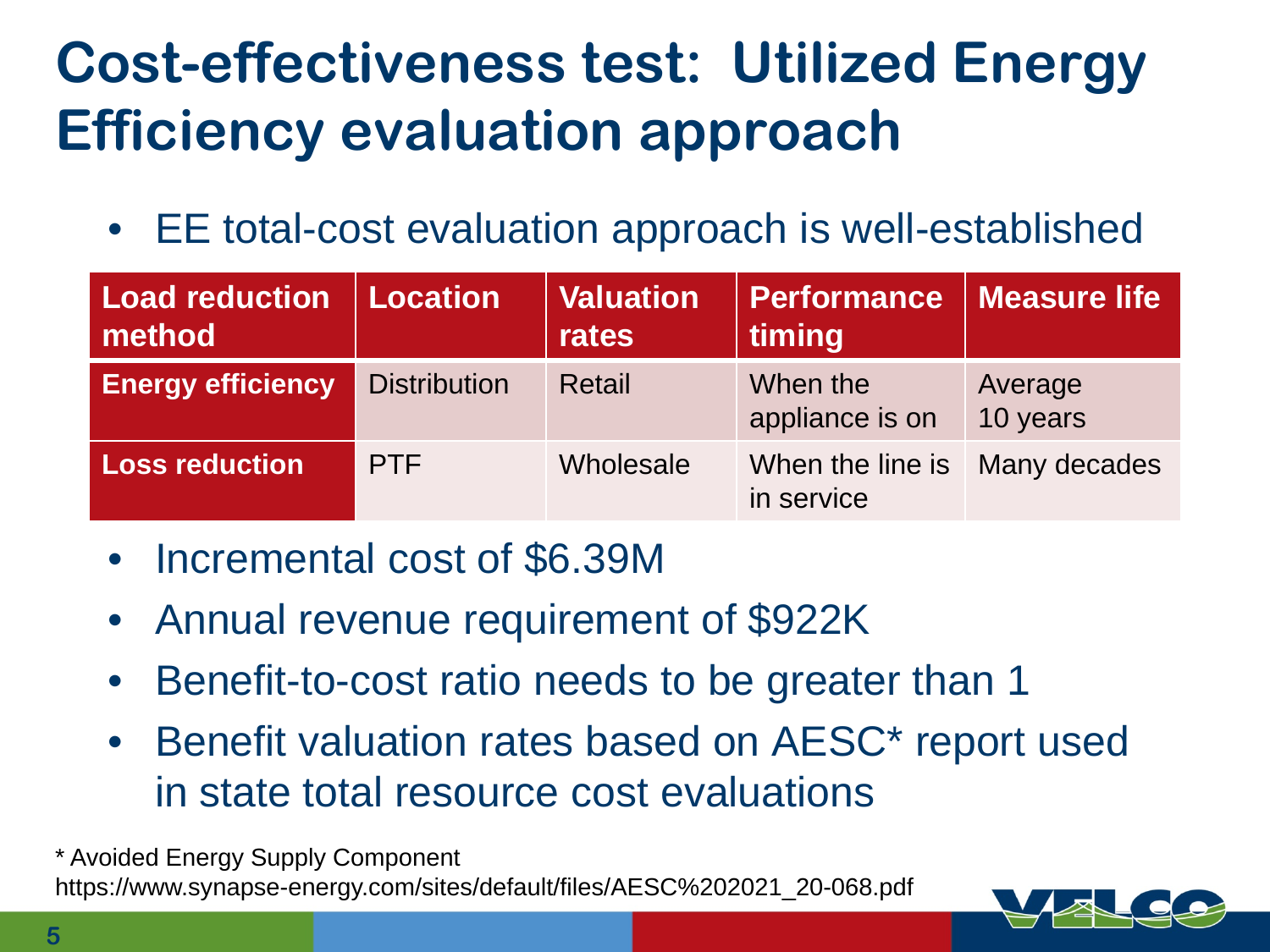#### **Calculated AESC annual valuations rates**

| <b>Benefit</b>                                | Rate *            | <b>Note</b>              |
|-----------------------------------------------|-------------------|--------------------------|
| <b>Avoided Electric Energy (\$/kwh)</b>       | 0.0304            |                          |
| Avoided REG Gosts (\$/kwh)                    | <del>0.0057</del> | $\mathcal{P}$            |
| Avoided GHG and NOx Gosts (\$/kwh)            | O ODEE<br>U.UZUU  | 3                        |
| Energy DRIPE (\$/kwh)                         | 0.0136            | 4                        |
| <b>Avoided Electric Capacity (\$/kw-year)</b> | 31.9              | 1                        |
| <b>Capacity DRIPE (\$/kw-year)</b>            | 18                | $\overline{\mathcal{A}}$ |
| <b>Avoided Reliability Costs (\$/kw-year)</b> | 0.2               |                          |
| <u>Avaidad PTF (\$/kw.waar)</u>               | <u>R4</u>         | $\mathbf b$              |

- 1 Reduced by 1/3 by VELCO based on ISO-NE's view that prices will likely be lower due to the elimination of the MOPR
- 2 Not applicable for transmission efficiency measures
- 3 ISO-NE believes emission costs are already embedded in the energy and capacity prices
- 4 DRIPE = Demand Reduction Induced Price Effect
- 5 It is unclear whether future projects will be affected by loss reductions
- \* https://www.synapse-energy.com/sites/default/files/Appendix\_B\_20-068.xlsm

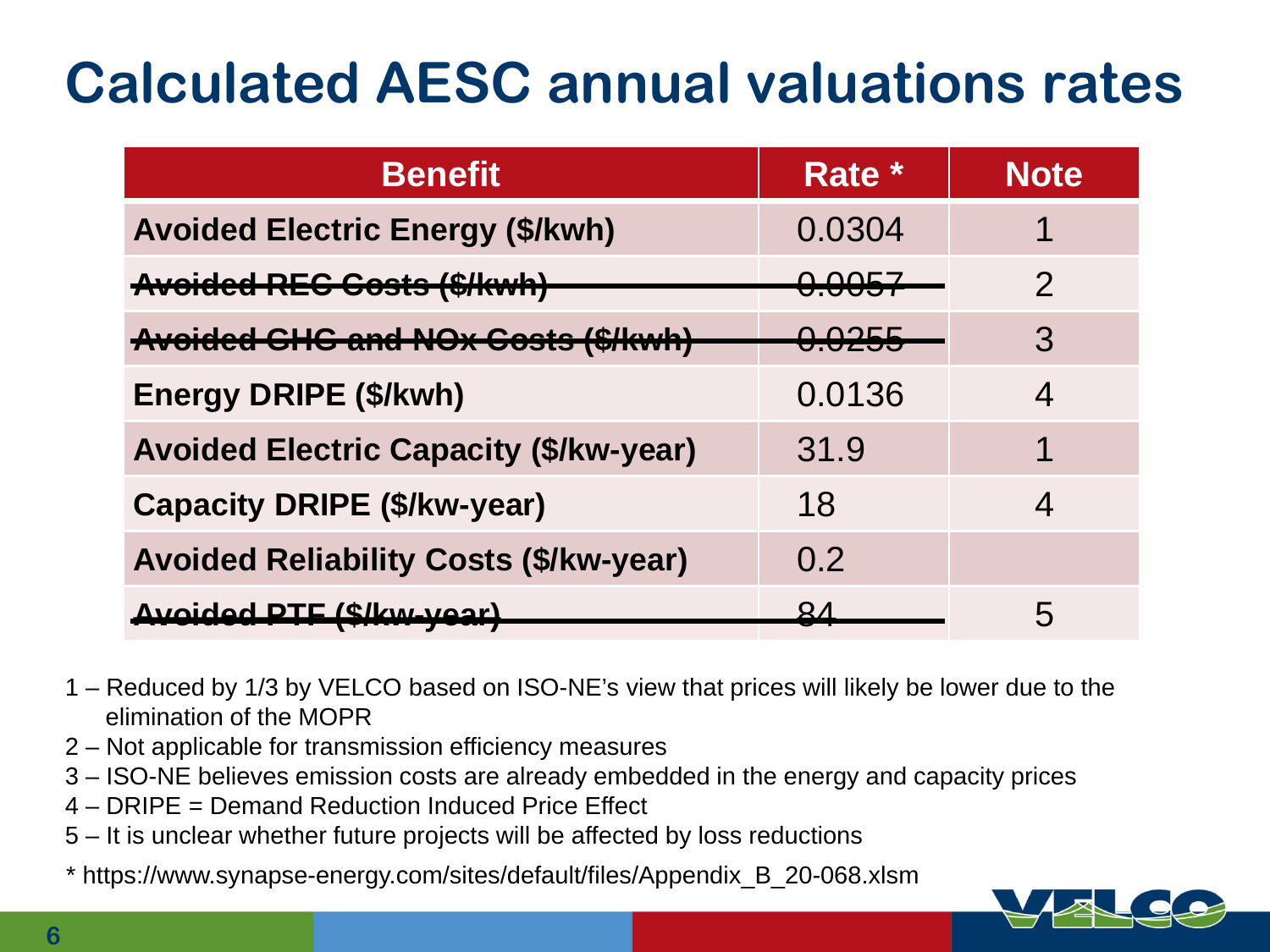#### **Benefit-to-cost analysis**

| <b>Scenarios</b> | <b>Prices</b><br><b>lowered</b><br>by $1/3$ | <b>Emission</b><br><b>costs</b><br>embedded<br>in prices | <b>Annual</b><br><b>Benefit</b> | <b>Annual</b><br><b>Revenue</b><br>requirement | <b>Benefit</b><br>to cost<br>ratio |
|------------------|---------------------------------------------|----------------------------------------------------------|---------------------------------|------------------------------------------------|------------------------------------|
| $1 *$            | <b>No</b>                                   | <b>No</b>                                                | \$1,296,173                     | \$922,212                                      | 1.41                               |
| $2**$            | Yes                                         | Yes                                                      | \$701,099                       | \$922,212                                      | 0.76                               |
| 3                | <b>No</b>                                   | <b>Yes</b>                                               | \$937,325                       | \$922,212                                      | 1.02                               |
| $\overline{4}$   | Yes                                         | <b>No</b>                                                | \$1,059,947                     | \$922,212                                      | 1.15                               |

- \* Consistent with VELCO's understanding
- Prices cannot drop to the point of jeopardizing resource adequacy and system reliability
	- ELCC and future market adjustments may increase prices
- Emission costs are not embedded in energy and capacity prices
- Consistent with ISO-NE's understanding
- Elimination of the MOPR is expected to lower prices
- Emission costs are embedded in energy and capacity prices